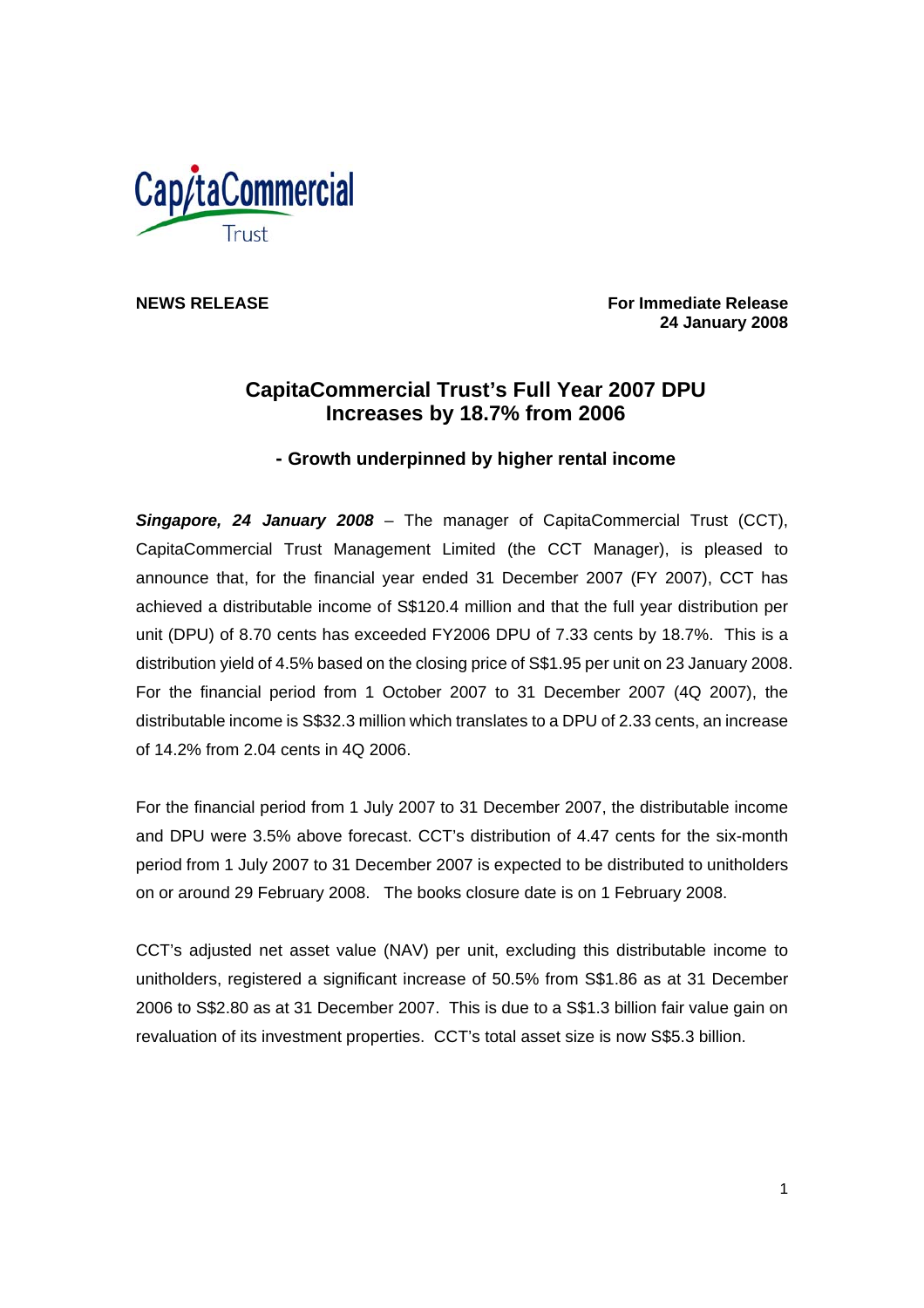# **Summary of CCT's FY 2007 Results(1)**

|                                                                       | <b>FY2007</b>            | 4Q 2007 vs 4Q 2006    |                       |              | 1 July 2007 to 31<br>December 2007 |                                               |               |
|-----------------------------------------------------------------------|--------------------------|-----------------------|-----------------------|--------------|------------------------------------|-----------------------------------------------|---------------|
|                                                                       | <b>Actual</b><br>S\$'000 | 4Q<br>2007<br>S\$'000 | 4Q<br>2006<br>S\$'000 | Var.<br>$\%$ | Actual<br>S\$'000                  | <b>Circular</b><br><b>Forecast</b><br>S\$'000 | Var.<br>%     |
| <b>Gross Revenue</b>                                                  | 236,527                  | 62,028                | 56,369                | 10.0         | 121,756                            | 120,086                                       | 1.4           |
| Net Property Income                                                   | 171,476                  | 44,401                | 40,777                | 8.9          | 86,893                             | 83,922                                        | 3.6           |
| Distributable Income                                                  | 120,422                  | 32,342                | 28,235                | 14.5         | 61,896                             | 59,819                                        | $3.5^{\circ}$ |
| <b>Distribution Per Unit</b>                                          |                          |                       |                       |              |                                    |                                               |               |
| For the period                                                        | 8.70c                    | 2.33c                 | 2.04 <sub>c</sub>     | 14.2         | 4.47 <sub>¢</sub>                  | 4.32 $\mathfrak{c}$                           | 3.5           |
| Annualised                                                            | 8.70c                    | 9.24 <sub>c</sub>     | 8.10 <sub>c</sub>     | 14.1         | 8.87¢                              | 8.57c                                         | 3.5           |
| <b>Distribution Yield</b>                                             |                          |                       |                       |              |                                    |                                               |               |
| Based on S\$1.95 per unit<br>(closing price as at 23<br>January 2008) | 4.5%                     | <b>NM</b>             | <b>NM</b>             | N.A.         | 4.5%                               | NM.                                           | <b>N.A.</b>   |

Note:

(1) The results for financial period 1 July 2007 to 31 December 2007 and financial year 2007 are on adjusted Group basis, while the fourth quarters 2006 and 2007 are on Group basis.

Mr Richard Hale, Chairman of CapitaCommercial Trust Management Limited, said, "CapitaCommercial Trust's distribution per unit for the financial year 2007 is a robust 18.7% year-on-year increase. This is a result of our proactive asset management strategy and the strong Singapore office market which has seen improved rentals over the past 12 to 18 months. We remain committed to our tenants who are our key partners and will continue to look for ways to support them. We are also continually seeking opportunities to enhance the value of the existing portfolio, and are currently evaluating the financial viability of redeveloping Market Street Car Park into a state-of-the-art office building. We will focus on the environmental sustainability of CCT's properties and implement new initiatives. Overseas, our investment through Quill Capita Trust has generated good returns and this is now one of the fastest growing REITs in Malaysia with an expanded quality portfolio. Looking ahead, we will continue our efforts to deliver long term growth, stable distributions and sustainable total returns. For 2008, we are confident of delivering the projected distribution per unit of 10.04 cents to unitholders."

Ms Lynette Leong, CEO of the CCT Manager, said, "CCT has performed well in 2007 given the strong demand for office space in Singapore. Average Grade A and prime office rents rose by 96.5% and 92.4%, respectively, year-on-year. The CCT portfolio has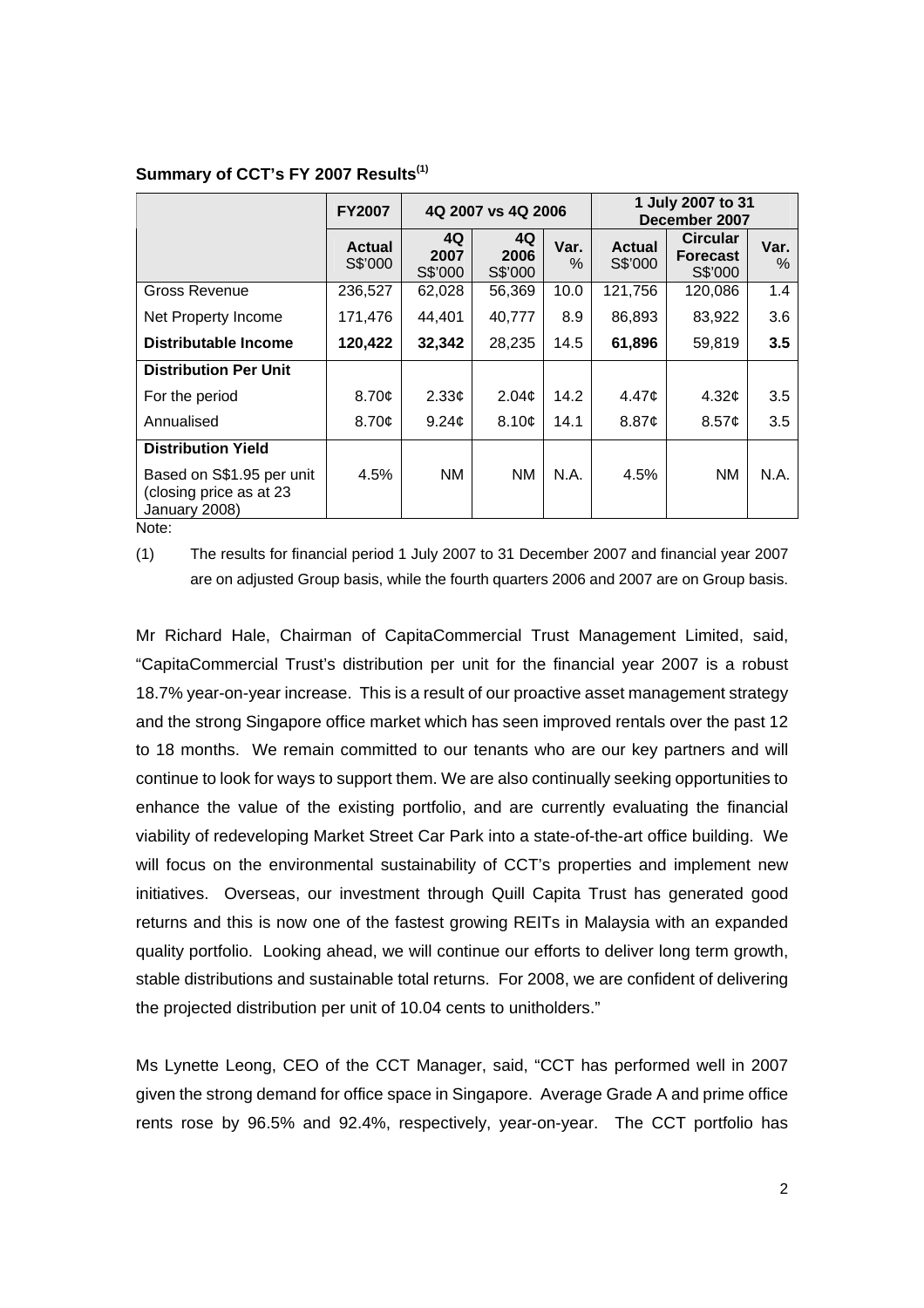benefited from the increased rental rates and its strong occupancy rate of 99.6% will underpin robust rental income growth over the next few years. In addition, we are experiencing strong leasing interest, including our property under development, Wilkie Edge. Although Wilkie Edge, our latest acquisition, is scheduled to be completed in 4Q 2008, we have already secured commitments for more than 50% of the office space. Our prudent capital management policy also serves as a solid foundation in the current challenging credit market environment. CCT's interest rate exposure is small as over 80% of total borrowings are on fixed rates and no major refinancing is required till March 2009. In addition, CCT's low gearing of 23.9% provides CCT with a sizeable debt capacity to support any new asset growth strategy. Besides growing organically, CCT will continue, though more discerningly given the current market environment, to seek quality and yield-accretive assets in Singapore and key cities in Asia."

- END -

#### **About CapitaCommercial Trust** (www.cct.com.sg)

CCT is Singapore's first commercial REIT with a market capitalisation of S\$2.7 billion based on the closing price of S\$1.95 per unit on 23 January 2008. It aims to own and invest in real estate and real estate-related assets which are income producing and used, or predominantly used, for commercial purposes. With a total asset size of S\$5.3 billion, CCT's portfolio comprises nine prime properties in Singapore's Central Business District and Downtown Core. The properties are Capital Tower, 6 Battery Road, HSBC Building, Raffles City (60% interest through RCS Trust), Starhub Centre, Robinson Point, Bugis Village, Golden Shoe Car Park and Market Street Car Park. In addition, CCT is a substantial unitholder of QCT with a 30% stake and has a 7.4% stake in the Malaysia Commercial Development Fund (MCDF). QCT is a commercial REIT listed on the Bursa Malaysia Securities Berhad, with a portfolio of six commercial properties in Cyberjaya and Kuala Lumpur. MCDF is CapitaLand's first and largest Malaysia private real estate fund, with focus on real estate development properties primarily in Kuala Lumpur and the Klang Valley.

CCT has been accorded an "A3" corporate rating with a stable rating outlook by Moody's Investor Service. CCT is managed by an external manager, CapitaCommercial Trust Management Limited, which is an indirect wholly-owned subsidiary of CapitaLand Limited, one of the largest listed real estate companies in Asia.